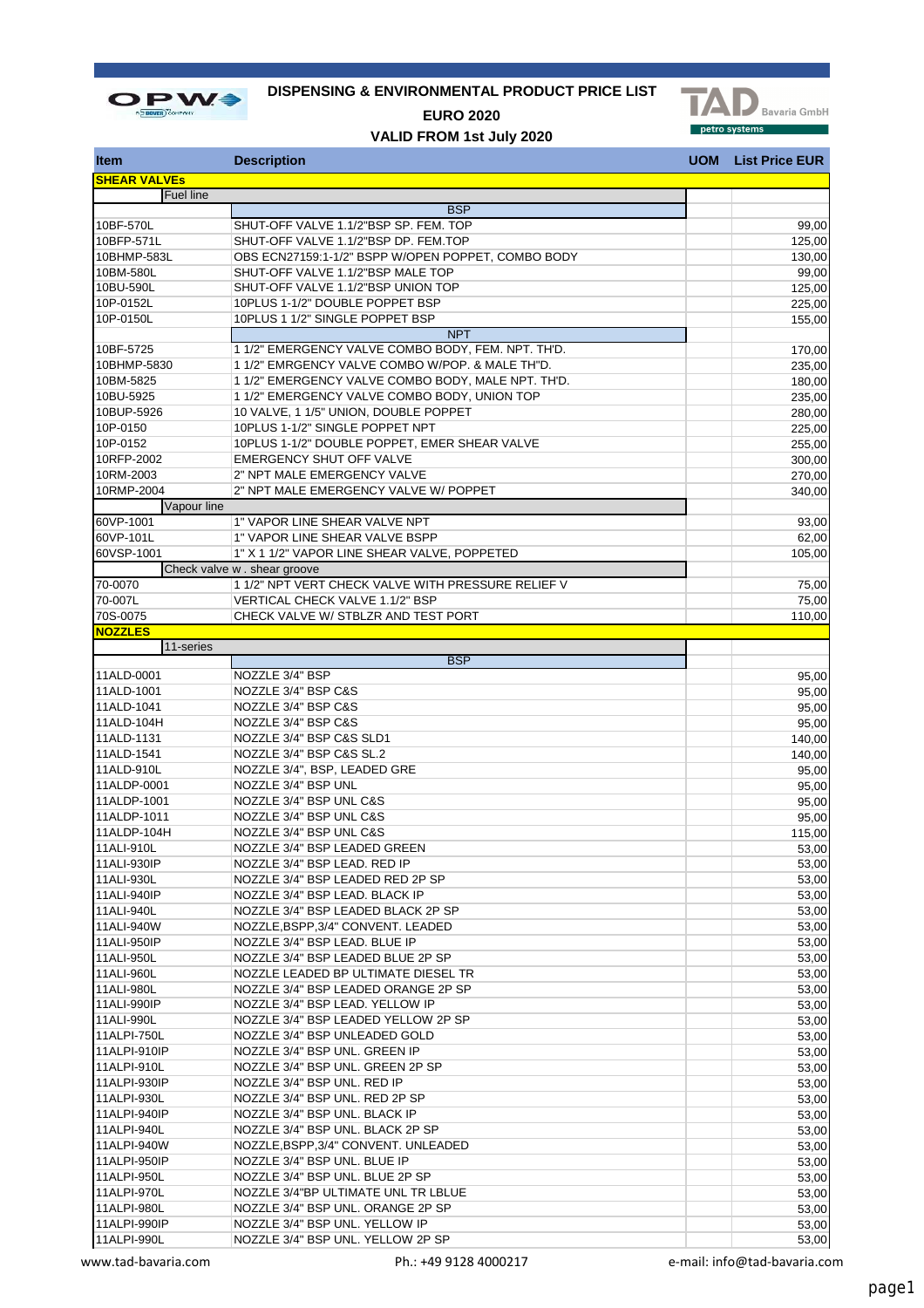| <b>Item</b>    | <b>Description</b>                                                                                                                        | <b>UOM</b> | <b>List Price EUR</b> |
|----------------|-------------------------------------------------------------------------------------------------------------------------------------------|------------|-----------------------|
| 11ALPISH-910L  | NOZZLE 3/4" BSP UNL. GRE/SHELL LOGO                                                                                                       |            | 75,00                 |
| 11ALPISH-950L  | NOZZLE 3/4" BSP UNL. BLU-SHELL LOGO                                                                                                       |            | 75,00                 |
| 11ALPISP-910L  | NOZZLE 3/4" BSP UNL.GRE-ADNOC 2P SP                                                                                                       |            | 75,00                 |
| 11ALPISP-930L  | NOZZLE 3/4" BSP UNL.RED-ADNOC 2P SP                                                                                                       |            | 75,00                 |
| 11ALPISP-950L  | NOZZLE 3/4" BSP UNL.BLU-ADNOC 2P SP                                                                                                       |            | 75,00                 |
| 11ALPISP-990L  | NOZZLE 3/4" BSP UNL.YEL-ADNOC 2P SP                                                                                                       |            | 75,00                 |
| 11ALPTB-1041   | NOZZLE 3/4" BSP C&S                                                                                                                       |            | 75,00                 |
| 11ALPTB-104H   | NOZZLE 3/4" BSP C&S                                                                                                                       |            | 75,00                 |
| 11ALPTB-1051   | NOZZLE 3/4" BSP C&S                                                                                                                       |            | 75,00                 |
| 11ALPTB-1131   | NOZZLE 3/4" BSP C&S                                                                                                                       |            | 75,00                 |
| <b>NOZZLES</b> |                                                                                                                                           |            |                       |
| 11BL-0100      | NOZZLE 3/4" BSP PREPAY GREEN                                                                                                              |            | 96,00                 |
| 11BL-0300      | NOZZLE 3/4" BSP PREPAY RED                                                                                                                |            | 96,00                 |
| 11BL-0415L     | NOZZLE 3/4" BSP PREPAY BLACK                                                                                                              |            | 96,00                 |
| 11BL-0900      | NOZZLE 3/4" BSP PREPAY YELLOW                                                                                                             |            | 96,00                 |
| 11BL-0900      | NOZZLE 3/4" BSP PREPAY YELLOW                                                                                                             |            | 96,00                 |
| 11BLP-0100     | NOZZLE 3/4" BSP PREPAY UNL. GREEN                                                                                                         |            | 96,00                 |
| 11BLP-0300     | NOZZLE 3/4" BSP PREPAY UNL. RED                                                                                                           |            | 96,00                 |
| 11BLP-115L     | NOZZLE 3/4" BSP PREPAY GREEN                                                                                                              |            | 96,00                 |
|                | <b>NPT</b>                                                                                                                                |            |                       |
|                | Note: NPT nozzles marked w ith EU are assembled in the UK; US made nozzles are available on request                                       |            |                       |
| 11A-0100EU     | NEW 3/4 INCH NPT AUTO-DIESEL NOZZLE, 11A, GREEN                                                                                           |            | 83,00                 |
| 11A-0300EU     | NEW 3/4 INCH NPT AUTO-DIESEL NOZZLE, 11A, RED                                                                                             |            | 83,00                 |
| 11A-0400EU     | NEW 3/4 INCH NPT AUTO-DIESEL NOZZLE, 11A, BLACK                                                                                           |            | 83,00                 |
| 11AP-0100EU    | NEW 3/4 INCH NPT GASOLINE NOZZLE, 11AP, GREEN                                                                                             |            | 83,00                 |
| 11AP-0300EU    | NEW 3/4 INCH NPT GASOLINE NOZZLE, 11AP, RED                                                                                               |            | 83,00                 |
| 11AP-0400EU    | NEW 3/4 INCH NPT GASOLINE NOZZLE, 11AP, BLACK                                                                                             |            | 83,00                 |
| 11AP-0500EU    | NEW 3/4 INCH NPT GASOLINE NOZZLE, 11AP, BLUE                                                                                              |            | 83,00                 |
| 11AP-0750EU    | NEW 3/4 INCH NPT GASOLINE NOZZLE, 11AP, GOLD                                                                                              |            | 83,00                 |
| 11AP-0900EU    | NEW 3/4 INCH NPT GASOLINE NOZZLE, 11AP, YELLOW                                                                                            |            | 83,00                 |
| 11B-0100EU     | NEW 3/4 INCH NPT AUTO-DIESEL NOZZLE, 11B, GREEN                                                                                           |            | 93,00                 |
| 11B-0400EU     | NEW 3/4 INCH NPT AUTO-DIESEL NOZZLE, 11B, BLACK                                                                                           |            | 93,00                 |
| 11BP-0100EU    | NEW 3/4 INCH NPT GASOLINE NOZZLE, 11BP, GREEN                                                                                             |            | 93,00                 |
| 11BP-0300EU    | NEW 3/4 INCH NPT GASOLINE NOZZLE, 11BP, RED                                                                                               |            | 93,00                 |
| 11BP-0750EU    | NEW 3/4 INCH NPT GASOLINE NOZZLE, 11BP, GOLD                                                                                              |            | 93,00                 |
| 7H             |                                                                                                                                           |            |                       |
|                | <b>BSP</b>                                                                                                                                |            |                       |
| 7HBL-034L      | NEW 1" TRK STP NOZ W/BLK F/G                                                                                                              |            | 174,00                |
| 7HBL-0400      | HIGH CAP.NOZZLE 1"BSP PREPAY BLACK                                                                                                        |            | 174,00                |
| 7HBL-0900      | HIGH CAP.NOZZLE 1"BSP, PREPAY                                                                                                             |            | 174,00                |
| 7HL-0100       | <b>HIGH CAPACITY NOZZLE 1"BSP GREEN</b>                                                                                                   |            | 135,00                |
| 7HL-0300       | HIGH CAP. NOZZLE 1" BSP RED                                                                                                               |            | 135,00                |
| 7HL-034L       | HIGH CAPACITY NOZZLE 1" BSP BLACK                                                                                                         |            | 135,00                |
| 7HL-034W       | HIGH CAPACITY NOZZLE 1" WING BLACK                                                                                                        |            | 135,00                |
| 7HL-0900       | HIGH CAP. NOZZLE 1" BSP YELLOW                                                                                                            |            | 135,00                |
| 7HL-134L       | HIGH CAP. NOZZLE 1" BSP, BLACK, ATT                                                                                                       |            | 135,00                |
| 7HLSP-034L     | HIGH CAPACITY NOZZLE BLACK W ADNOC                                                                                                        |            | 135,00                |
| 7HLSP-039L     | HIGH CAPACITY NOZZLE YELLOW W ADNOC                                                                                                       |            | 135,00                |
|                | <b>NPT</b>                                                                                                                                |            |                       |
| 7H-0100EU      | Note: NPT nozzles marked with EU are assembled in the UK, US made nozzles are available on request<br>NEW 1 INCH DIESEL NOZZLE, 7H, GREEN |            | 135,00                |
| 7H-0300EU      | HIGH CAPACITY NOZZLE 1'NPT RED                                                                                                            |            | 135,00                |
| 7H-0400EU      | NEW 1 INCH DIESEL NOZZLE, 7H, BLACK                                                                                                       |            | 135,00                |
| 7H-0900EU      | NEW 1 INCH DIESEL NOZZLE, 7H, YELLOW                                                                                                      |            | 135,00                |
| 7HB-0400EU     | NEW 1 INCH DIESEL NOZZLE, 7HB, BLACK                                                                                                      |            | 175,00                |
| 7HB-0900EU     | NEW 1 INCH DIESEL NOZZLE, 7HB, YELLOW                                                                                                     |            | 175,00                |
| 12VW           |                                                                                                                                           |            |                       |
|                | M 34                                                                                                                                      |            |                       |
| 12VW-0100      | NEW PREMIUM VACUUM-ASSIST NOZZLE, GREEN                                                                                                   |            | 199,00                |
| 12VW-0300      | NEW PREMIUM VACUUM-ASSIST NOZZLE, RED                                                                                                     |            | 199,00                |
| 12VW-0750      | NEW PREMIUM VACUUM-ASSIST NOZZLE, GOLD                                                                                                    |            | 199,00                |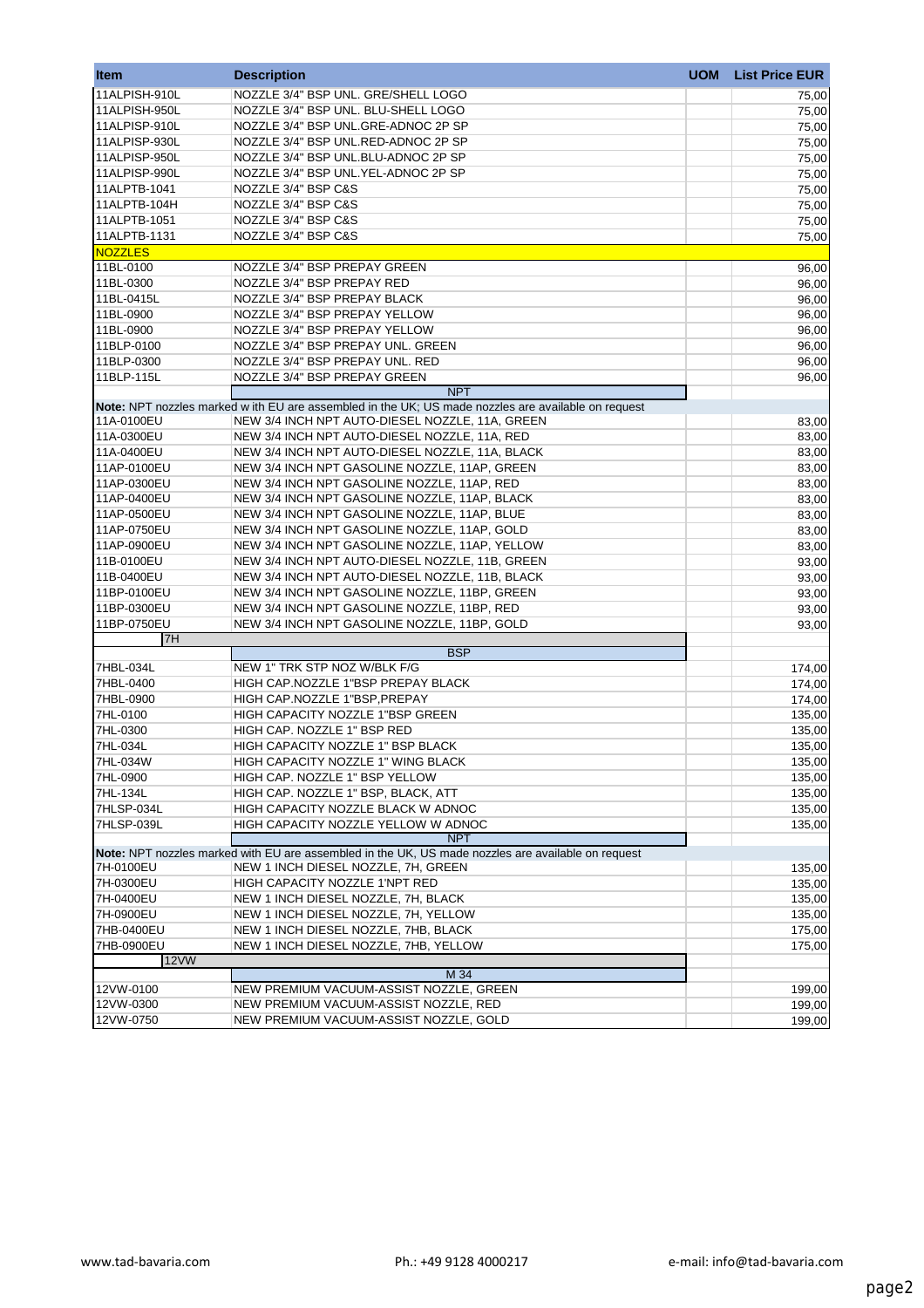| <b>Item</b>                        | <b>Description</b>                                                      | <b>UOM</b> | <b>List Price EUR</b> |
|------------------------------------|-------------------------------------------------------------------------|------------|-----------------------|
| <b>AIRCRAFT OVERWING Nozzles</b>   |                                                                         |            |                       |
|                                    | <b>BSP</b>                                                              |            |                       |
| 295SACJL-200L                      | 1 1/2 BSPP JF NOZZ W/CH VAL (H14127M LONG BLACK)                        |            | 770,00                |
| 295SACJLGR                         | AIRCRAFT NOZZLE 1.1/2" BSP, CHECK V.                                    |            | 650,00                |
| 295SACLGR                          | AIRCRAFT NOZZLE 1.1/2"X1" BSP,CV,GR                                     |            | 650,00                |
| 295SAJL-020L                       | 1 1/2 JF NOZZ BSPP W/SWVL (H14127M LONG BLACK)                          |            | 750,00                |
| 295SAL-138L                        | 11/2" AIRCRAFT NOZZLE W/BSPP INLET<br><b>NPT</b>                        |            | 725,00                |
| 295SAJ-0200                        | 1 1/2 INCH AIRCRAFT NOZZLE, LONG BLACK                                  |            | 730,00                |
| 295AF-0100                         | 1 1/2 INCH AIRCRAFT NOZZLE, ARCTIC GUARD                                |            | 800,00                |
| 295SAC-0157                        | 11/2 INCH AIRCRAFT NOZZLE, WITH CHECK VALVE, RED                        |            | 700,00                |
| Accessories:                       |                                                                         |            |                       |
| 295SWK-0014                        | 1 1/2 INCH SWIVEL REPAIR KIT                                            |            | 95,00                 |
| 153-0910                           | 1 1/2 X 1 5/8 INCH STNR, 100 MESH                                       |            | 65,00                 |
| 153J-0100                          | 100 MESH STRAINER FOR 696-J                                             |            | 60,00                 |
| 295KLG-0400                        | REPLACEMENT LEVER KIT, LONG BLACK                                       |            | 65,00                 |
| 696J-7010                          | 1 1/2 INCH JET FUEL SPOUT FOR 295-SAJ NOZZLES                           |            | 130,00                |
| <b>INDUSTRIAL Nozzles</b>          | <b>BSP</b>                                                              |            |                       |
| 1290L-075L                         | 1 1/2" AUTO NOZZLE W/BSPP THD                                           |            |                       |
| 190L-584L                          | 1 1/4" ALUM NOZZLE VITON SEAL W/ BSPP INLET THREAD                      |            | 376,00<br>190,00      |
| 190L-586L                          | 1 1/2" ALUM NOZZLE W/ BSPP THDS, VITON SEALS                            |            | 230,00                |
| 190L-587L                          | 2" ALUM NOZZLE W/BSPP THDS, VITON SEALS                                 |            | 390,00                |
|                                    | <b>NPT</b>                                                              |            |                       |
| 1290-0050                          | NEW 1 1/2 INCH AUTOMATIC NOZZLE                                         |            | 344,00                |
| 190-0114                           | 1 1/2 INCH ALUM NOZZLE VITON SEAL                                       |            | 236,00                |
| 190-0115                           | 2 INCH ALUM NOZZLE VITON SEAL                                           |            | 393,00                |
| 190K-0001                          | REPL. UPPER POPPET S/A FOR 190;210;1290 (1,1-                           |            | 12,00                 |
| Accessories:                       |                                                                         |            |                       |
| 190WM-8001                         | <b>GROUND WIRE ASSY</b>                                                 |            | 36,00                 |
| RF400-10P                          | 1 INCH MANUAL FARMER NOZZLE                                             |            | 35,00                 |
| <b>HOSE COUPLINGs &amp; CLAMPS</b> |                                                                         |            |                       |
| 17HS-0625                          | RE-US.CPL. 5/8" H. 3/4" BSPT CHROME                                     |            | 25,00                 |
| 17HS-0750                          | RE-USABLE COUPLING 3/4"BSPT MALE                                        |            | 25,00                 |
| 17HS-0760                          | RE-US.CPL 3/4"M CHR(19X28.6)BSPP<br>RE-USABLE COUPLING 3/4" M 19 X 31MM |            | 25,00                 |
| 17HS-0770<br>17HS-1000             | RE-USABLE COUPLING 1" NPT MALE                                          |            | 25,00<br>29,00        |
| 17HS-1100                          | <b>RE-USABLE COUPLING 1" BSP MALE</b>                                   |            | 38,00                 |
| 17HS-1135                          | RE-US. CPL 1"M BSP CHR. (25.4x34.9)                                     |            | 56,00                 |
| 17HS-1138                          | RE-US.CPL. 1"BSPTx1"(25.4x38) CHR.                                      |            | 38,00                 |
| 6102-1000                          | OVERHEAD RETRACTOR, NO HOSE CLAMP                                       |            | 155,00                |
| 6102-6000                          | O/H RETR, 1-1/32"OD, 5/8"OR3/4"ID HOSE                                  |            | 217,00                |
| PB-1373                            | CLAMP, 1" OD (5/8" ID) HOSE                                             |            | 11,00                 |
| PB-1394                            | CLAMP, 1-1/8" OD (3/4" ID) HOSE                                         |            | 20,00                 |
| <b>SWIVELs (legacy)</b>            |                                                                         |            |                       |
|                                    | <b>BSP</b>                                                              |            |                       |
| 36SLD-1                            | HOSE END SWIVEL 3/4"M x 3/4"F BSP                                       |            | 32,00                 |
| 36SLD-2                            | HOSE END SWIVEL 3/4"M BSP                                               |            | 35,00                 |
| 36SLD-3                            | HOSE END SWIVEL 3/4"M x 1"M BSP                                         |            | 40,00                 |
| 36SLD-4<br>36SLD-5                 | HOSE END SWIVEL 1"M x 1"F BSP<br>HOSE END SWIVEL 1"M x 1"M BSP          |            | 36,00                 |
| 241TPS-100L                        | <b>G - 1"F TWO PLANE HOSE SWIVEL</b>                                    |            | 49,00<br>78,00        |
| 241TPS-241L                        | 3/4" TWO PLANE HOSE SWIVEL W/BRITISH THREADS                            |            | 35,00                 |
| 45L-506L                           | HOSE END SWIVEL 3/4"M x 3/4"F BSP                                       |            | 49,00                 |
| 45L-507L                           | HOSE END SWIVEL 1"M x 1"F BSP                                           |            | 74,00                 |
|                                    | <b>NPT</b>                                                              |            |                       |
| 241TPS-0241                        | 3/4 INCH VALUE HOSE SWIVEL                                              |            | 35,00                 |
| 241TPS-0241C                       | TWO PLANE SWIVEL 3/4"M x 3/4" F NPT                                     |            | 41,00                 |
| 241TPS-1000                        | 1 INCH VALUE HOSE SWIVEL                                                |            | 60,00                 |
| 241TPS-1000C                       | TWO PLANE SWIVEL 1"M X 1"F NPT                                          |            | 90,00                 |
| 25-0120                            | 11/2 INCH SINGLE PLANE SWIVEL                                           |            | 192,00                |
| 36S-5080                           | 3/4 INCH SINGLE PLANE SWIVEL                                            |            | 38,00                 |
| 36S-5090                           | 1 INCH SINGLE PLANE SWIVEL                                              |            | 58,00                 |
| 45-5060                            | 3/4 INCH PREMIUM HOSE SWIVEL                                            |            | 42,00                 |
| 45-5075                            | 1 INCH PREMIUM HOSE SWIVEL                                              |            | 68,00                 |
| <b>BREAKAWAYs (legacy)</b>         | <b>BSP</b>                                                              |            |                       |
| 66REC-100L                         | 3/4" BSPP RECONNECTABLE BREAKAWAY VALVE                                 |            | 73,00                 |
| 66VL-075L                          | BREAKAWAY VALVE 3/4" BSP                                                |            | 43,00                 |
| 66VL-300L                          | BREAKAWAY VALVE 1" BSP 300LBS                                           |            | 66,00                 |
|                                    |                                                                         |            |                       |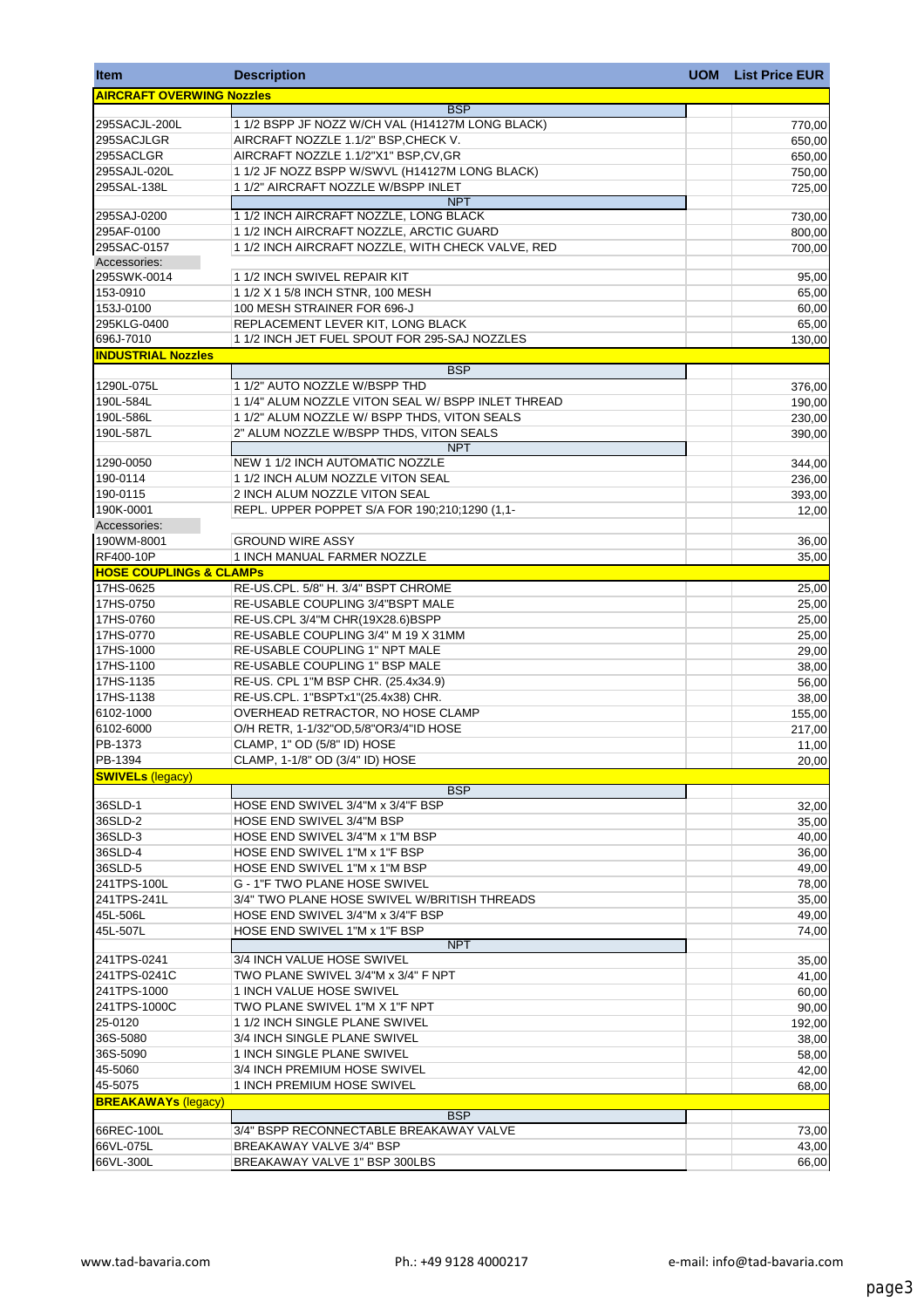| <b>Item</b>                                         | <b>Description</b>                                                            | <b>UOM</b> | <b>List Price EUR</b> |
|-----------------------------------------------------|-------------------------------------------------------------------------------|------------|-----------------------|
|                                                     | <b>NPT</b>                                                                    |            |                       |
| 66SB-7575                                           | 3/4 INCH SWIVEL - RECONNECTABLE BREAKAWAY COMBO                               |            | 153,00                |
| 66SP-5150                                           | 11/2 INCH BULK FUEL BREAKAWAY                                                 |            | 250,00                |
| 66V-0075                                            | BREAKAWAY VALVE 3/4" NPT                                                      |            | 43,00                 |
| 66V-0300                                            | 3/4 INCH SINGLE USE BREAKAWAY                                                 |            | 44,00                 |
| 66V-1300                                            | 1 INCH SINGLE USE BREAKAWAY                                                   |            | 66,00                 |
| 66V-1350                                            | 1 INCH SINGLE USE BREAKAWAY                                                   |            | 78,00                 |
| 66CAS-0300                                          | VACUUM-ASSIST RECONNECTABLE BREAKAWAY                                         |            | 135,00                |
| 66RB-2000                                           | 1 INCH RECONNECTABLE BREAKAWAY                                                |            | 155,00                |
| 66REC-1000                                          | 3/4 INCH RECONNECTABLE BREAKAWAY                                              |            | 73,00                 |
| Accessories:                                        |                                                                               |            |                       |
| 66S-0075                                            | SCUFF GUARD SLEEVE FOR 3/4 INCH SINGLE USE BREAKAWAY                          |            | 18,00                 |
| 66S-1300                                            | SCUFF GUARD SLEEVE FOR 1 INCH SINGLE USE BREAKAWAY                            |            | 21,00                 |
| <b>SWIVELs (Euro type)</b>                          |                                                                               |            |                       |
| 68S-1600                                            | Standard flow, nozzle side M 34 male, hose side 1" BSP male, standard temp    |            | 39,00                 |
| 68S-1600-XC                                         | Standard flow, nozzle side M 34 male, hose side 1" BSP male, low temp         |            | 43,00                 |
| 68S-1601                                            | Standard flow, nozzle side M 34 male, hose side 1" BSP female, standard temp  |            | 42,00                 |
| 68S-1601-XC                                         | Standard flow, nozzle side M 34 male, hose side 1" BSP female, low temp       |            | 46,00                 |
| 68S-1604                                            | Standard flow, nozzle side M 34 male, hose side 3/4"BSP female, standard temp |            | 42,00                 |
| 68S-1604-XC                                         | Standard flow, nozzle side M 34 male, hose side 3/4"BSP female, low temp      |            | 46,00                 |
| 68S-1607                                            | Standard flow, nozzle side M 34 male, hose side 3/4"BSP male, standard temp   |            | 40,00                 |
| 68S-1607-XC                                         | Standard flow, nozzle side M 34 male, hose side 3/4"BSP male, low temp        |            | 44,00                 |
| 68S-2500                                            | High flow, nozzle side M 42 male, hose side 1"B SP male, standard temp        |            | 39,00                 |
| 68S-2500-XC                                         | High flow, nozzle side M 42 male, hose side 1"B SP male, low temp             |            | 44,00                 |
| 68S-2501                                            | High flow, nozzle side M 42 male, hose side 1"B SP female, standard temp      |            | 43,00                 |
| 68S-2501-XC                                         | High flow, nozzle side M 42 male, hose side 1"B SP female, low temp           |            | 48,00                 |
| <b>SWIVELBREAKAWAYs (Euro type)</b>                 |                                                                               |            |                       |
| 68SB-1600                                           | Standard flow, nozzle side M 34 male, hose side 1" BSP male, standard temp    |            | 89,00                 |
| 68SB-1600-XC                                        | Standard flow, nozzle side M 34 male, hose side 1" BSP male, low temp         |            | 93,00                 |
| 68SB-1601                                           | Standard flow, nozzle side M 34 male, hose side 1" BSP female, standard temp  |            | 98,00                 |
| 68SB-1601-XC                                        | Standard flow, nozzle side M 34 male, hose side 1" BSP female, low temp       |            | 102,00                |
| 68SB-1604                                           | Standard flow, nozzle side M 34 male, hose side 3/4"BSP female, standard temp |            | 98,00                 |
| 68SB-1604-XC                                        | Standard flow, nozzle side M 34 male, hose side 3/4"BSP female, low temp      |            | 102,00                |
| 68SB-1607                                           | Standard flow, nozzle side M 34 male, hose side 3/4"BSP male, standard temp   |            | 86,00                 |
| 68SB-1607-XC                                        |                                                                               |            |                       |
|                                                     | Standard flow, nozzle side M 34 male, hose side 3/4"BSP male, low temp        |            | 90,00                 |
| 68SB-2500                                           | High flow, nozzle side M 42 male, hose side 1"B SP male, standard temp        |            | 89,00                 |
| 68SB-2500-XC                                        | High flow, nozzle side M 42 male, hose side 1"B SP male, low temp             |            | 93,00                 |
| 68SB-2501                                           | High flow, nozzle side M 42 male, hose side 1"B SP female, standard temp      |            | 90,00                 |
| 68SB-2501-XC<br><b>BREAKAWAY for VR (Euro type)</b> | High flow, nozzle side M 42 male, hose side 1"B SP female, low temp           |            | 94,00                 |
| 68CB-2102                                           |                                                                               |            |                       |
| 68CB-2102-XC                                        | Coaxial vapour recovery, nozzle M 34 male, hose M 34 female, standard temp    |            | 91,97                 |
| UNDERGROUND STORAGE FITTINGS                        | Coaxial vapour recovery, nozzle M 34 male, hose M 34 female, low temp         |            | 96,09                 |
| <b>VENT</b>                                         |                                                                               |            |                       |
| 23-0033                                             | 2" ALUMINUM TANK VENT                                                         |            | 32,00                 |
| 23-0034                                             | OPEN VENT 2"                                                                  |            | 45,00                 |
| 23-0044                                             | 1 1/2" ALUMINUM TANK VENT                                                     |            | 37,00                 |
| 23-0045                                             | OPEN VENT WITH 1.1/2" FEMALE THREAD                                           |            | 45,00                 |
| 23-0055                                             | 3" ALUMINUM TANK VENT                                                         |            | 100,00                |
| 523METAL-UK                                         | 2" PRESSURE VACUUM VENT 8 OZ                                                  |            |                       |
| 523METAL-UKDI                                       | 2" PRESSURE VACUUM VENT 15mBAR DIES                                           |            | 117,00                |
|                                                     |                                                                               |            | 117,00                |
| 523V-1100                                           | 2" PRESSURE/VACUUM VENT 8 OZ.<br>3" PRESSURE/VACUUM VENT, 8 OZ                |            | 105,00                |
| 523V-3100                                           |                                                                               |            | 172,00                |
| 523V-3150<br>623V-2203                              | 3" PRESSURE/VACUUM VENT SLIP-ON, 8 OZ                                         |            | 175,00                |
|                                                     | 2NPT, PRESSURE VACUUM VENT, 3 IN WC                                           |            | 173,00                |
| 623V-3203                                           | 3"NPT PRESSURE VAC VENT, 3" PRESS., 8" VAC                                    |            | 206,00                |
|                                                     | <b>OVERFILL PREVENTION</b>                                                    |            |                       |
| 71SO-4BYE                                           | 71SO OVERFILL VALVE, NO TUBES SUPPLIED, W/OUT INST. KIT H12028.               |            | 430,00                |
| 71SO-4BYEK                                          | 71SO OVERFILL VALVE WITH INSTALLATION KIT H12028, W/OUT TUBES                 |            | 460,00                |
| 71SO-4000                                           | 71SO OVERFILL PREVENTION VALVE, 5FT BURY                                      |            | 539,00                |
| 71SO-400C                                           | 4" OVERFILL VALVE, 4X5FT, VAPR TIGH                                           |            | 539,00                |
| 71SO-410C                                           | 4" OVERFILL VALVE 4X10 FT, VAPR TIGH                                          |            | 614,00                |
| 71SO-TOOLCT                                         | INSTALLATION TOOL (71SO)                                                      |            | 208,00                |
| <b>TANK TOP</b>                                     |                                                                               |            |                       |
| 175-0044                                            | CHECK VALVE 2" P/RECUP.VAPOR                                                  |            | 413,00                |
| 233-4420                                            | 4X2 EXTRACTOR FITTING WITHOUT CAGE                                            |            | 142,00                |
| 233VP-6046                                          | <b>TEST CAP</b>                                                               |            | 100,00                |
| 320DV-0130                                          | FLOAT VENT VALVE 3"x 3"x 2" NPT                                               |            | 270,00                |
| 320DVB                                              | FLOAT VENT VALVE 3"x3"x2" BSP                                                 |            | 230,00                |
| 53VL-0050                                           | 2"Ball Float 5 1/8"long(no cage)                                              |            | 56,00                 |
| 53VL-0060                                           | 2"Ball Float 6 1/8"long (no cage)                                             |            | 62,00                 |
| 62M-0375                                            | 62 MONITOR CAP W/3/8" GRPMET                                                  |            | 119,00                |
| <b>FILL</b>                                         |                                                                               |            |                       |
| 1611AVL-4X3                                         | V/R ADAPTOR 4"GR, 3"BSP THREAD                                                |            | 139,00                |